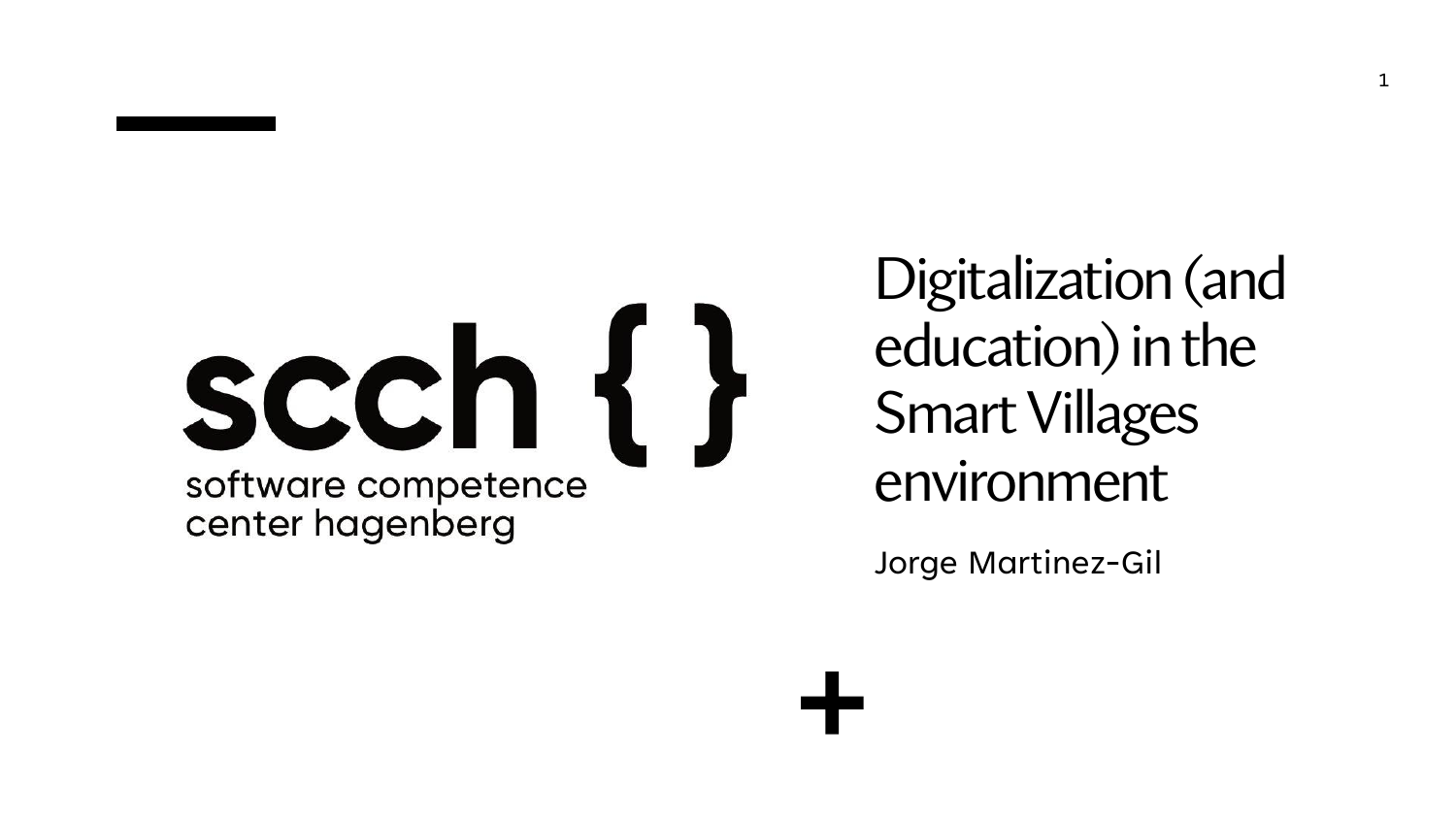## Agenda

- Introduction
- Problems
- Possible solutions
- Involving students
- Conclusions



2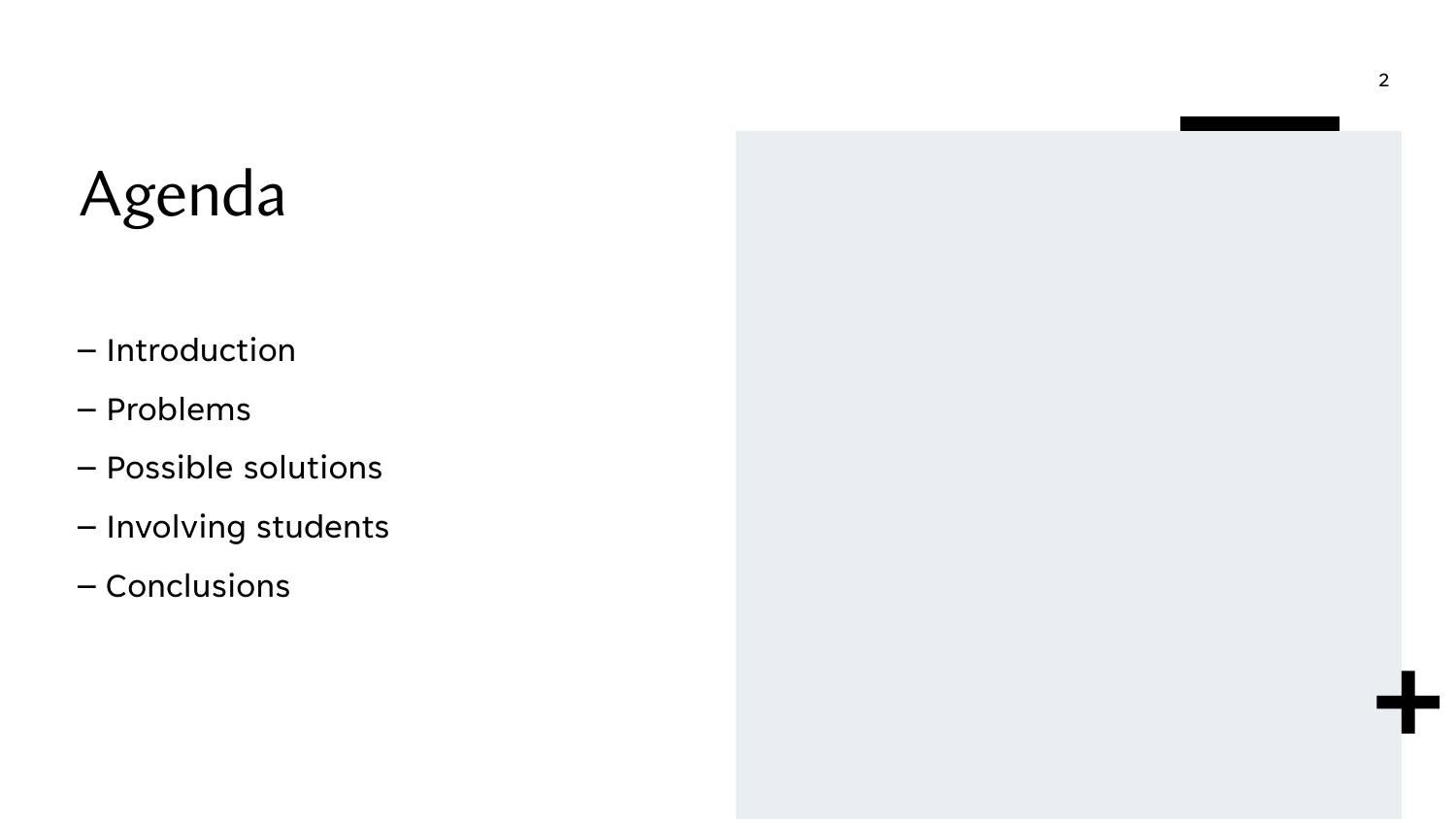#### Introduction

Smart Villages refer to the improvement of infrastructure management and planning to fight...

...against depopulation and low population density as well as the cuts and centralization of services supported by digitalization efforts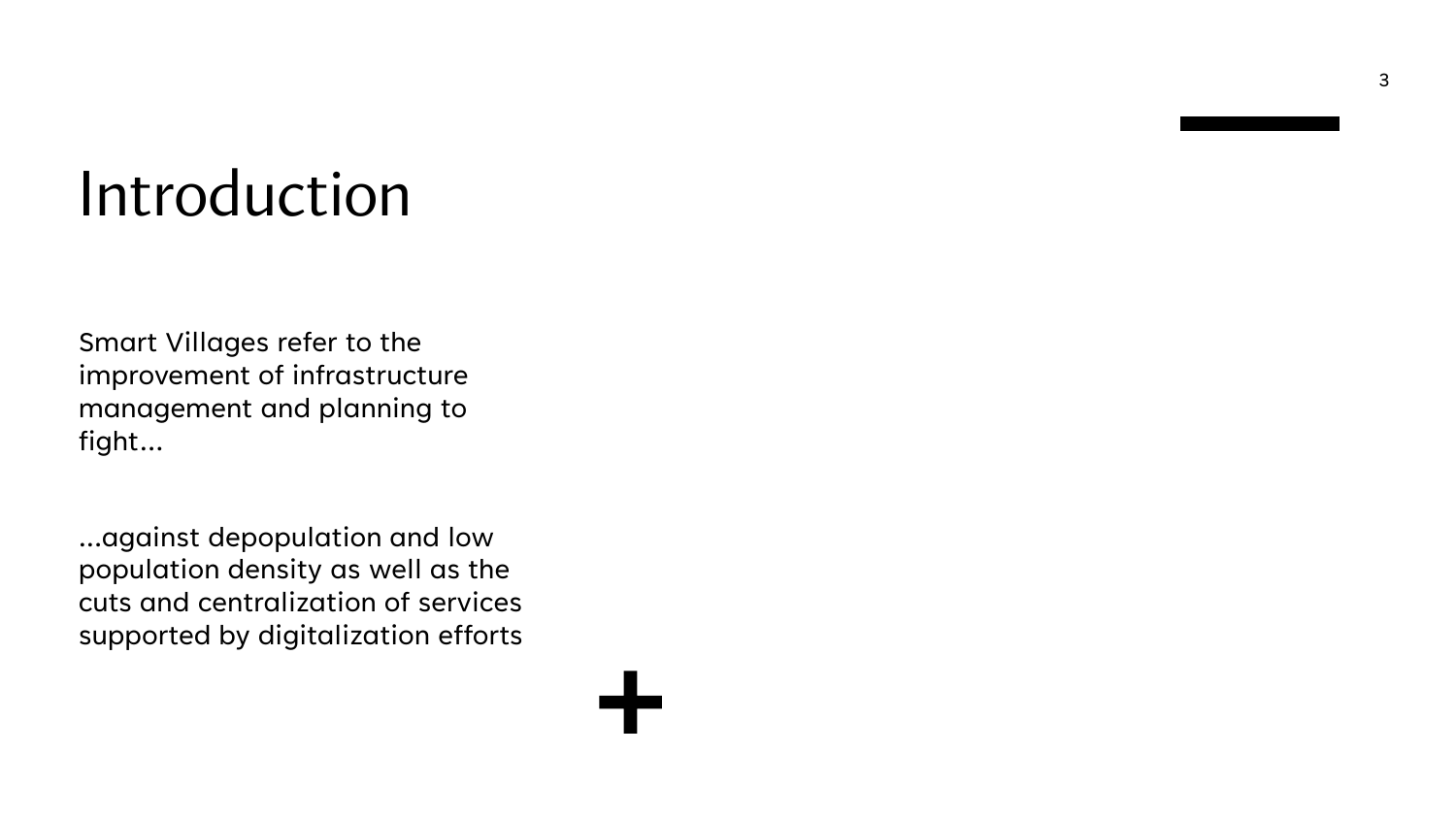# **Smart Villages**

#### **DIGITAL EXCHANGE PLATFORM**

Our platform is a digital support system for the EU Smart Village Project. ook at the good practices we acquired from multiple villages in Alpine region or ass smartness of your village.

Smartness survey

#### Good practices

#### Introduction

– In the project Smart Villages (Interreg Alpine Space) we have built an online platform to help villages to increase their level of smartness...

[https://smart-villages.eu](https://smart-villages.eu/)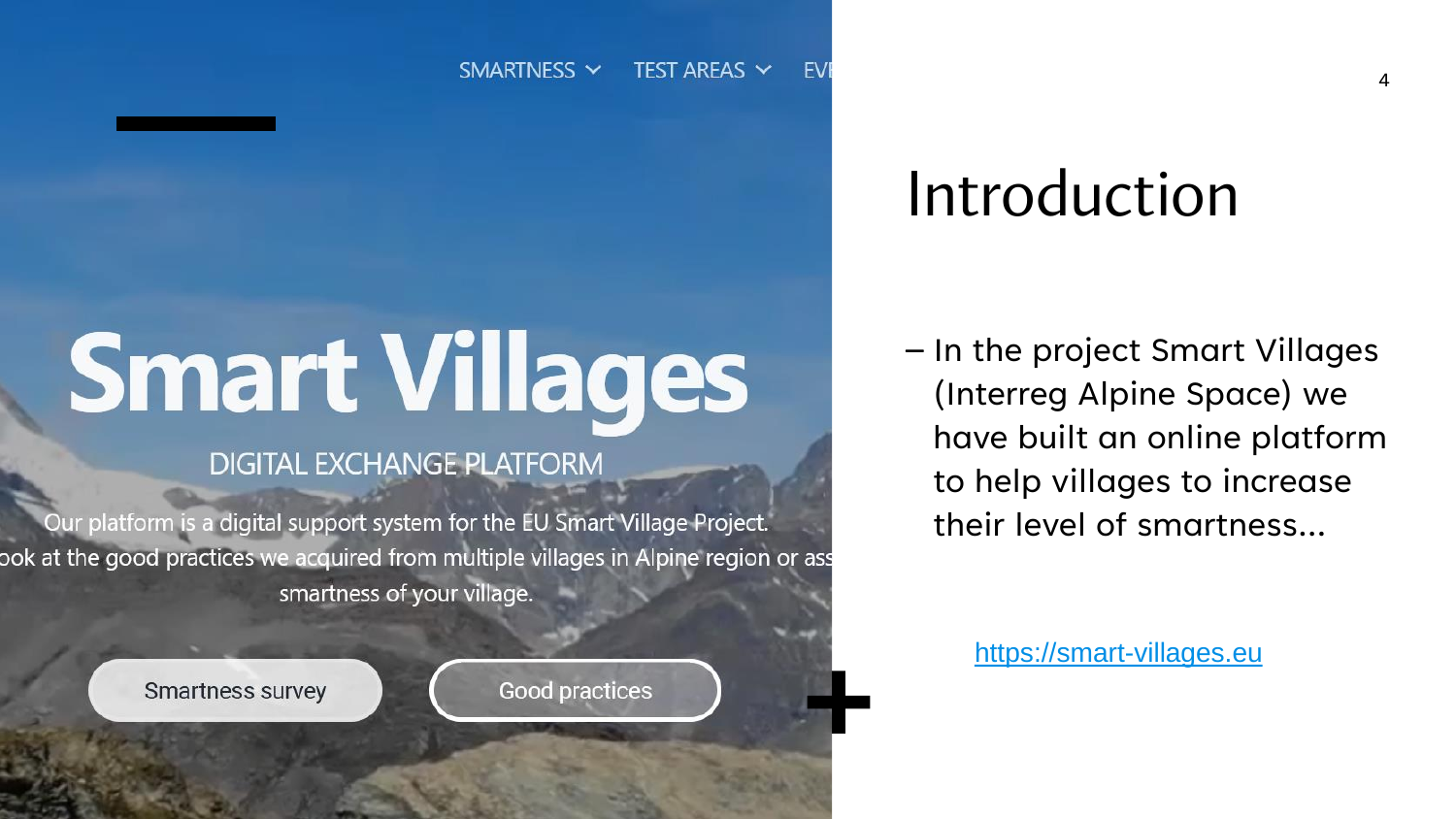#### Problems

- The rural world is experiencing a series of problems that if managed in time can be prevented from getting worse
	- **Depopulation** because of rural exodus, where many people leave the place where they have lived during many years in search of new opportunities in the urban world.
	- **Aging of the population**, related to the previous point, as young people consider that other more populated places can be more attractive and offer more professional opportunities.
	- **Disappearance of public services**, because it becomes very expensive to offer a service that will not have many users.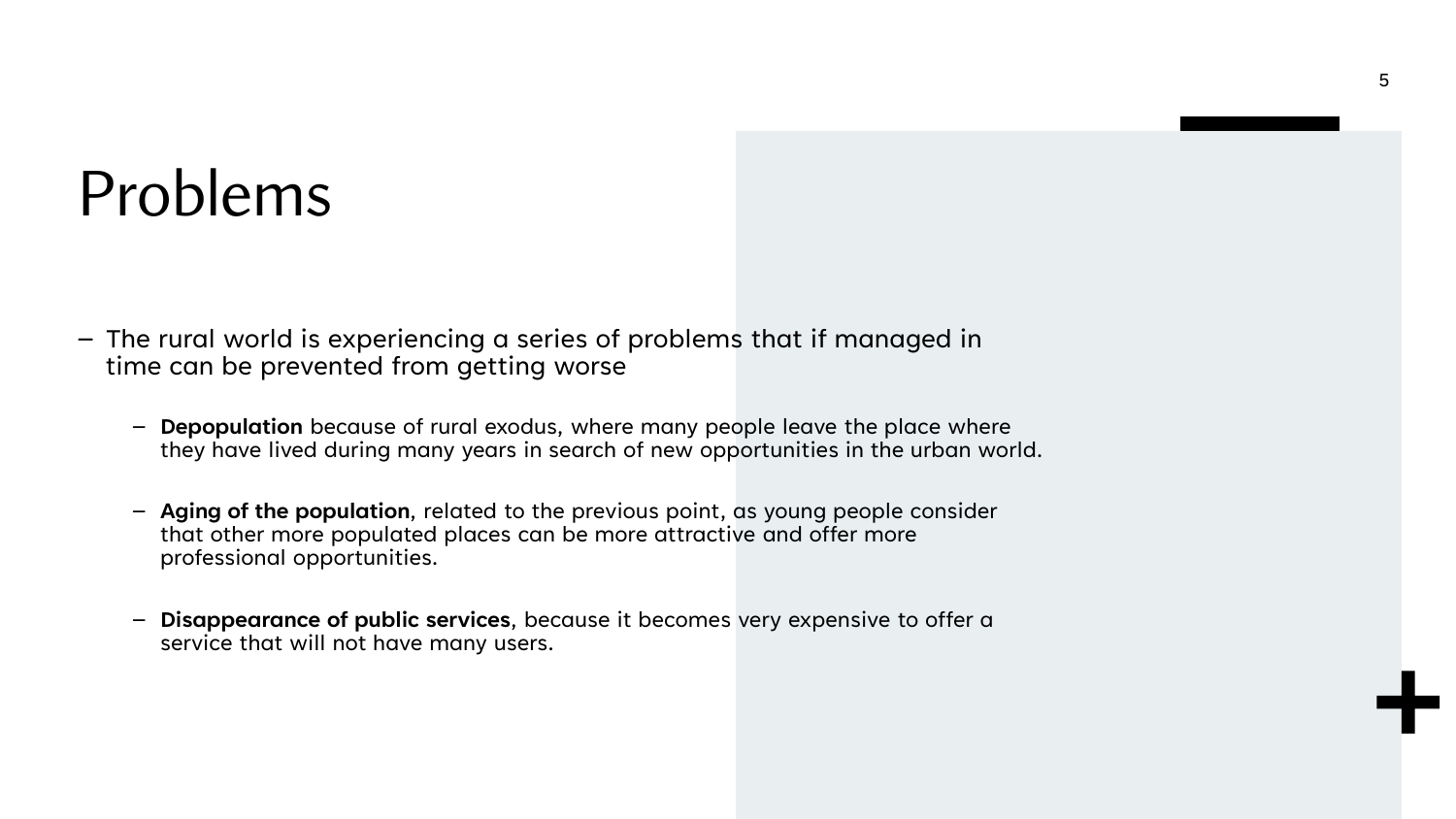### Possible solutions

– The smartness assessment process involves activities that offer a set of pre-established good practices and tools to bring similar practices into the real world.

```
"goodpractices": [
\overline{2}\overline{3}"id":2202,
\overline{4}"title":"test",
    "short description":"test",
6
    "country": "Slovenia",
    "region": "test",
    "town":
\mathbf{Q}"address": "Koroska cesta 46, 2000 Maribor, Slovenia
10
             \mathbf{H}"latitude": 46.5590355,
11
                        "longitude": 15.6380735
12
13
14
```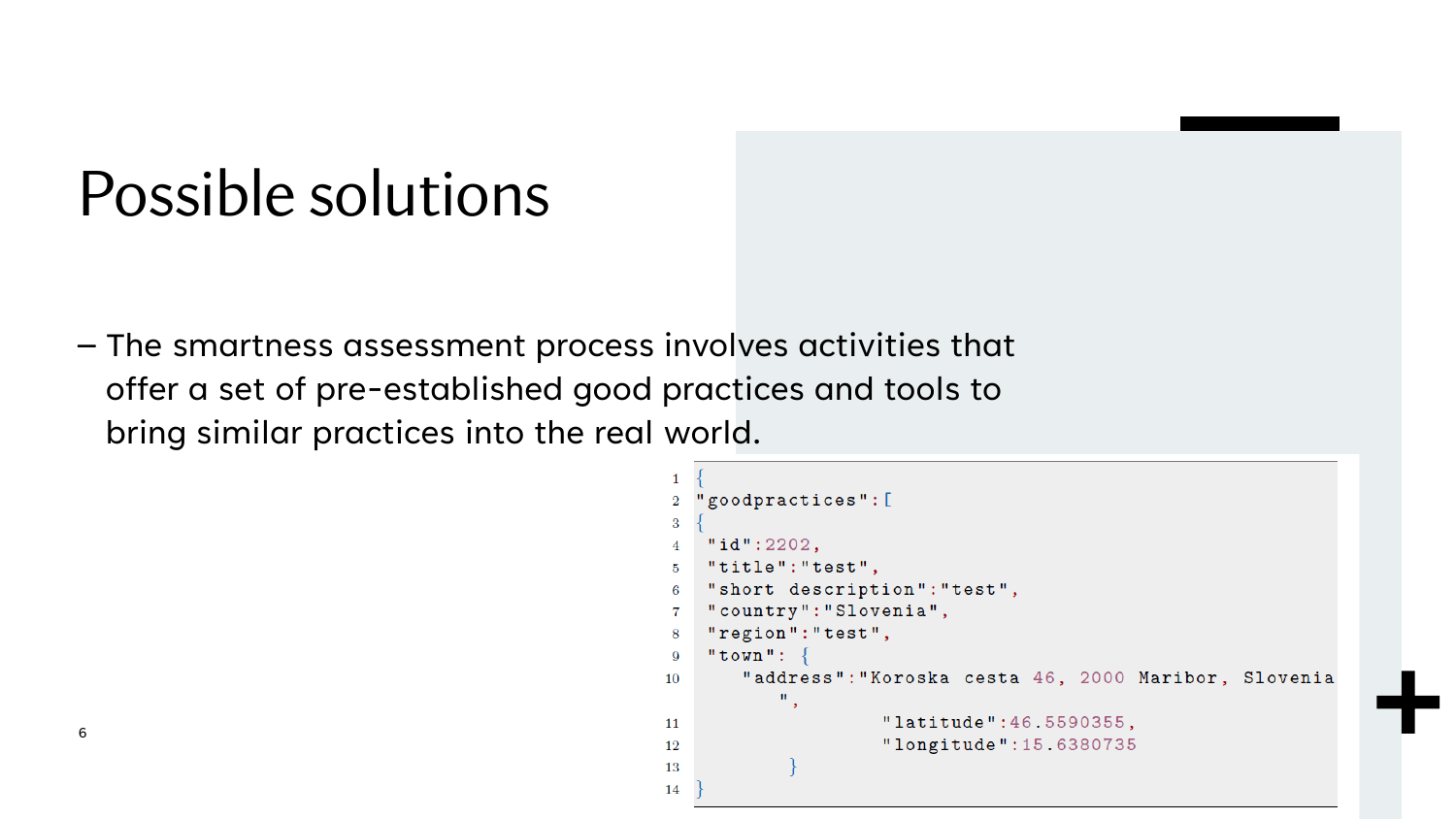#### Possible solutions

poodpractices:  $= 0$  $id:$  $v$  title: w short description: country: region:  $#$  train: addre latitude longitude v category: applicable in rural: region level: affecting\_scale: w affecting population  $0:$ timescale: language: w evidence of success:

\* detailed\_information\_on\_the\_practice:

# short\_description\_of\_territory\_where\_best\_practices\_are\_implemented:

v resources\_needed: w key conditions for success



"On demand transportation - Collectif Bouge Tranquille"

"Royans Vercors (Central French Alps)"

"Saint-Jean-en-Royans, France" 45.016847

"france"

5.291574999999966

"smart\_mobility"

"local\_region"

"2010 - ongoing"

investments."

"elderly"

true "nuts\_1"

Ham<sup>e</sup>

"That group of citizens handles an on demand transportation system in the Royans territory (Fra

"Stop points and carsharing areas installed. Royans Express working and growing. \r\nIn 2018, 3

loop to be launched in order to extend the territory coverage, to the villages situated in remo

"Bouge Tranquille is a group of citizens that allowed a real thinking and actions on mobility o regular transport on classical trips or on demand transport at home. It also created 4 carpooli

"The Royans-Vercors Intermunicipality is a rural area of 497 km2 located one hour south-west of famous for its landscapes and its local farming products such as nuts fruits. Territory is agei actually address: small diversity of mobility solutions based on major car-dependant use, lack

"Investment for electric cars : 1 minibus, 1car with european funding\r\n1 person from the soci

"Local population involvement \r\nDuration of the project and pilote structure to bandle fundin

#### **Interreg EB ENGLISH ~** HOME CONTACT SMART SELF-ASSESSMENT TOOLBOX GOOD PRACTICES  $-40$ What is SmartVillages Toolbox? llages Digital Toobox is a collection of innovative approaches, participative methods and good practices that he rural challenges. **READ MORE**

| a:                                        |                                                                                                                                                                                                                                                                                                                                                                                                                                                                                                                                          |
|-------------------------------------------|------------------------------------------------------------------------------------------------------------------------------------------------------------------------------------------------------------------------------------------------------------------------------------------------------------------------------------------------------------------------------------------------------------------------------------------------------------------------------------------------------------------------------------------|
| id:                                       | 1                                                                                                                                                                                                                                                                                                                                                                                                                                                                                                                                        |
| name:                                     | "Focus group"                                                                                                                                                                                                                                                                                                                                                                                                                                                                                                                            |
| $\bullet$ short description:              | "Focus group is a method to collect qualitative in-depth information. It is a group interview where t<br>phenomena already identified, its difficulties or viewpoints. Participants of the focus group are sel<br>are often used to learn more about opinions on a designated topic but further also to serve as a star                                                                                                                                                                                                                  |
| $\blacktriangleright$ long description:   |                                                                                                                                                                                                                                                                                                                                                                                                                                                                                                                                          |
| $\overline{\phantom{a}}$ description:     | "Focus group is one of the qualitative methods for collecting, analysing and interpreting the data. I<br>is characterised by discussions that uncover concerns and opinions held about some particular issues.<br>but indicate why. This method is used in many cases: for collection of data, analysis of data, detect<br>participation in the process of decision making or identification of local difficulties are increased                                                                                                         |
| $\blacksquare$ before the meeting:        | "For carrying out a focus group meeting, first we need organising team: - Content planner is also a f<br>timetable, technical equipment etc. \r\n- The role of facilitator can be taken over by any member of<br>written with voice or video recorders (describes atmosphere etc.). \r\n- Analyser takes over the last<br>time we are going to need and whether we need some financing/funding to organize he events. \r\nThink<br>recording equipment. Invite the participants (e-mail or mail) and shortly describe the main objective |
| $\blacktriangledown$ meeting execution:   | "The facilitator makes the introduction and acquaints participants with the aim of the meeting, intro<br>recorder and facilitator make short summary of the event and expose important points. \r\nIf there an                                                                                                                                                                                                                                                                                                                           |
| $\bullet$ after the meeting:              | "After the meeting analyse the date collected through the audio/video records and in the notes. Make                                                                                                                                                                                                                                                                                                                                                                                                                                     |
| $\blacktriangledown$ participation phase: |                                                                                                                                                                                                                                                                                                                                                                                                                                                                                                                                          |
| $\theta$ :                                | "1.1. Define the problem"                                                                                                                                                                                                                                                                                                                                                                                                                                                                                                                |
| 1:                                        | "1.2. Define the objective"                                                                                                                                                                                                                                                                                                                                                                                                                                                                                                              |
| 2:                                        | "4.1. Evaluation"                                                                                                                                                                                                                                                                                                                                                                                                                                                                                                                        |
| 3:                                        | "4.2. Continuation"                                                                                                                                                                                                                                                                                                                                                                                                                                                                                                                      |
| method steps:                             |                                                                                                                                                                                                                                                                                                                                                                                                                                                                                                                                          |
| $\theta$ :                                | "1. Organizing team is set up."                                                                                                                                                                                                                                                                                                                                                                                                                                                                                                          |
| $-1$ :                                    | "2. The topic is decided and questionnaire is formed."                                                                                                                                                                                                                                                                                                                                                                                                                                                                                   |
| 2:                                        | "3. Date and location are chosen."                                                                                                                                                                                                                                                                                                                                                                                                                                                                                                       |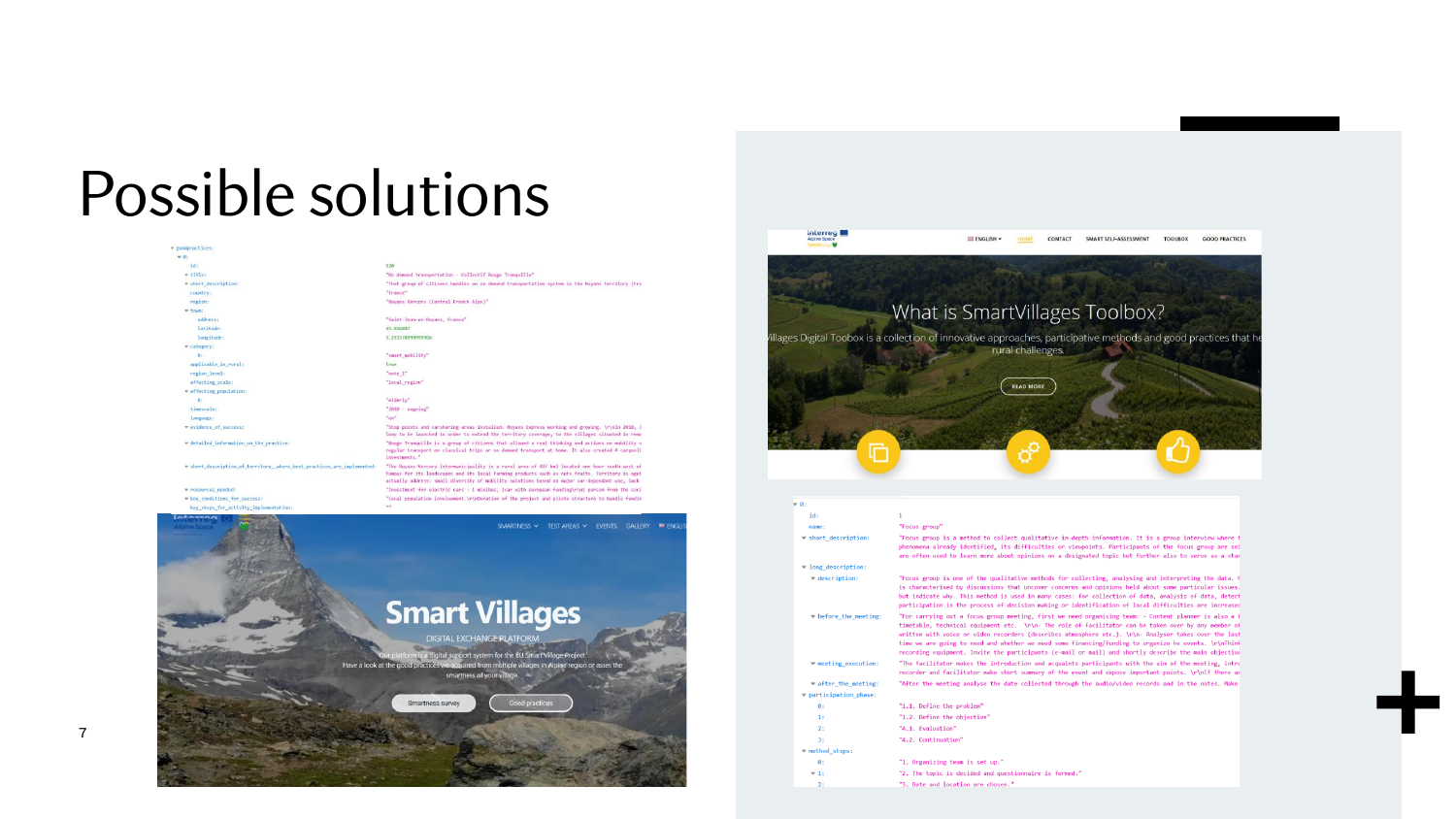### Involving students. Example I

8

– Some of the entries in our database are not legit. Therefore, we need to identify them in an automatic way <?xml version="1.0" encoding="UTF-8"?>

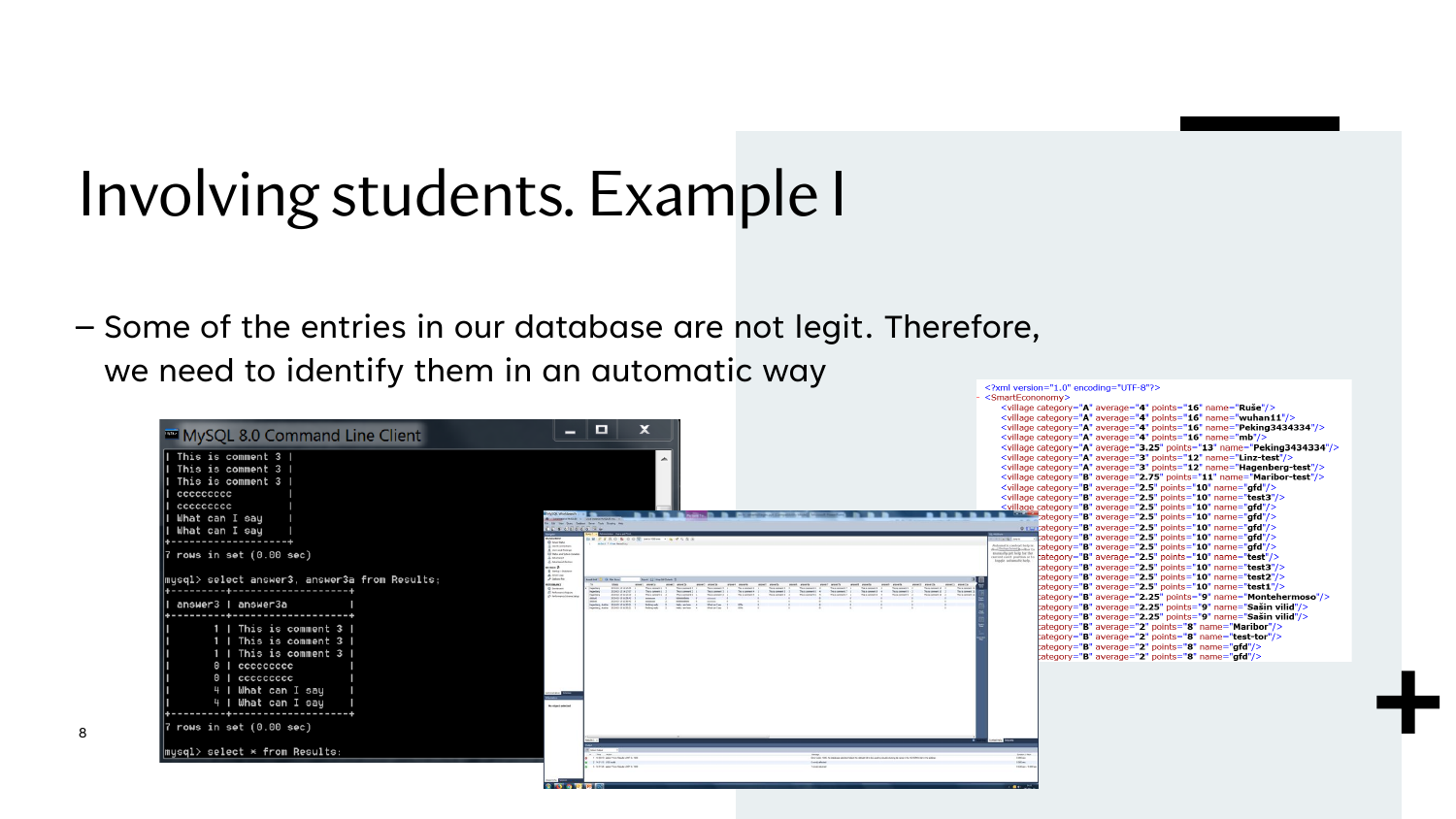### Involving students. Example II

- Similarity that measures the degree of maturity in relation to each of the dimensions of study that we address in our framework.
- The calculation of similarity is very useful because it allows the local authorities of the rural world to determine which places present some characteristics to those of the place in question.

$$
\textbf{similarity}(\mathbf{A}, \mathbf{B}) = \frac{\mathbf{A} \cdot \mathbf{B}}{\|\mathbf{A}\| \|\mathbf{B}\|} = \frac{\sum_{i=1}^{n} A_i B_i}{\sqrt{\sum_{i=1}^{n} A_i^2} \sqrt{\sum_{i=1}^{n} B_i^2}}
$$

9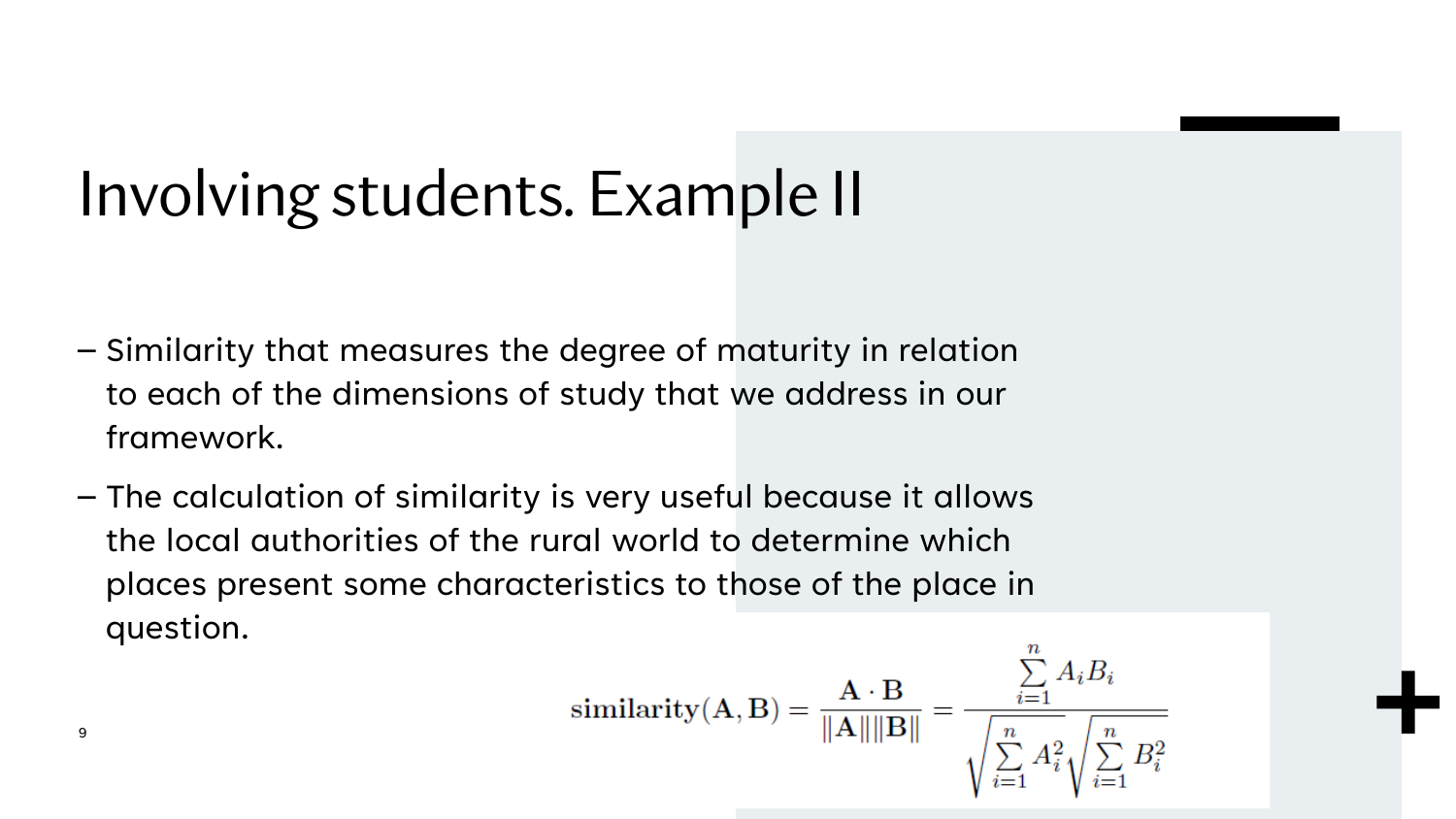#### **Conclusions**

- We have presented our framework for data analysis in the context of the smart villages
- Our goal is to develop novel methodologies and tools that will help local authorities in the rural world to pilot an appropriate transition to an effective and sustainable digitalization model.
- At present, this transition lacks proper guidelines and tools, and it is so unstructured that most local authorities do not have a starting point nor software support to guide them in making adequate progress in terms of smartness maturity.